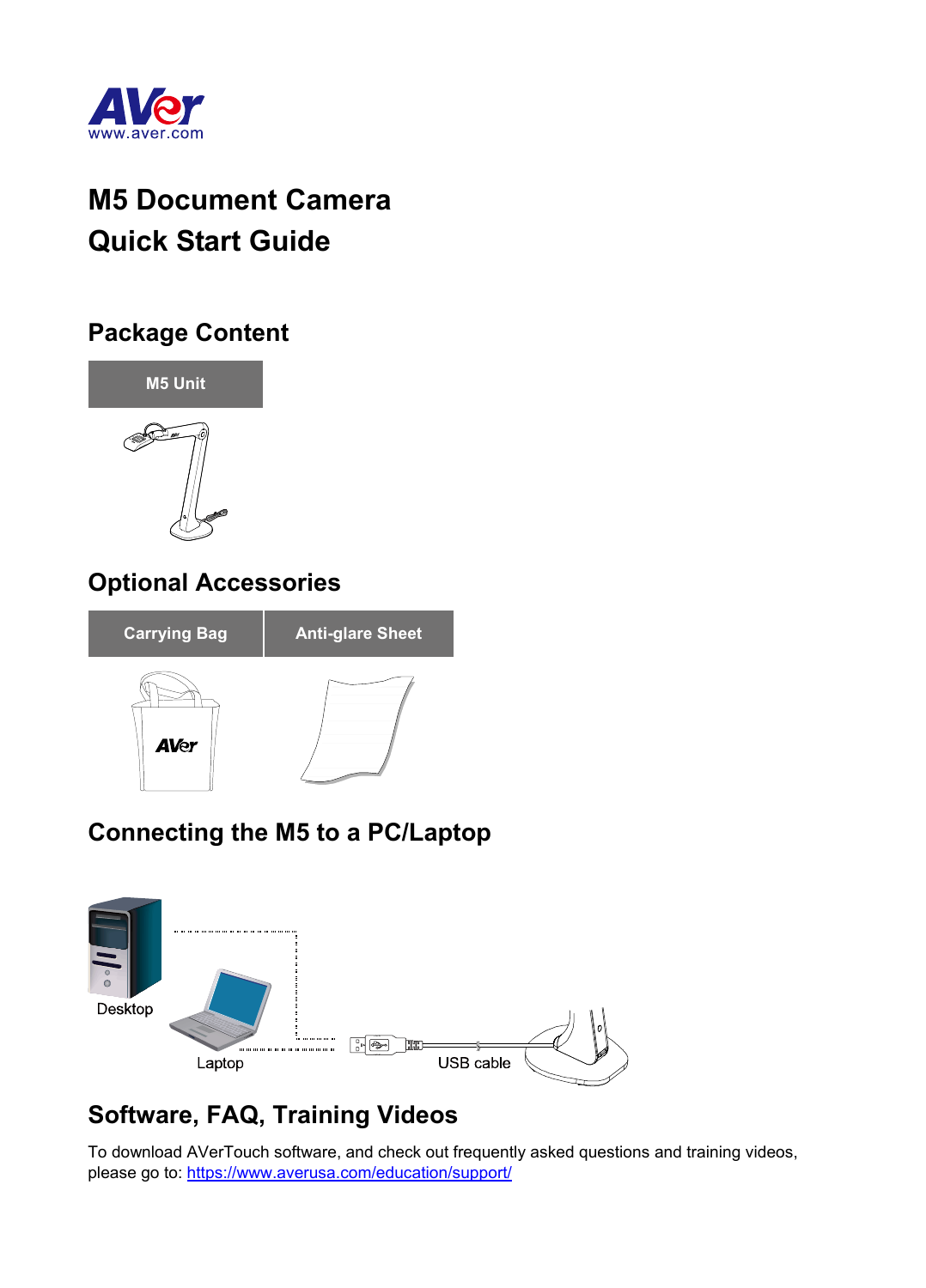#### **Overview**



- (1) USB 2.0 Cable
- (2) Stand Base
- (3) Mechanical Arm
- (4) Capture/AF/LED Lamp Buttons

| Ю | Press for 1 second to capture a still image via AVerTouch.<br>Press and hold 3 seconds to start recording via AVerTouch. To stop<br>recording, press and hold 3 seconds again via AVerTouch.                           |
|---|------------------------------------------------------------------------------------------------------------------------------------------------------------------------------------------------------------------------|
|   | Press for 1 second to automatically adjust the focus.                                                                                                                                                                  |
|   | Press for 1 second to adjust the LED lamp brightness.<br>1st press: lamp on (level 1). 2nd press: lamp on (level 2).<br>3rd press: lamp on (level 3). 4th press: lamp off.<br>Press and hold 3 seconds to rotate 180°. |
|   | Press together for 1 second to freeze via AVerTouch.                                                                                                                                                                   |

- (5) Camera Lens
- (6) LED Lamp
- (7) Camera Head
- (8) LED Status Indicator solid green indicates power on.
- (9) Built-in Mic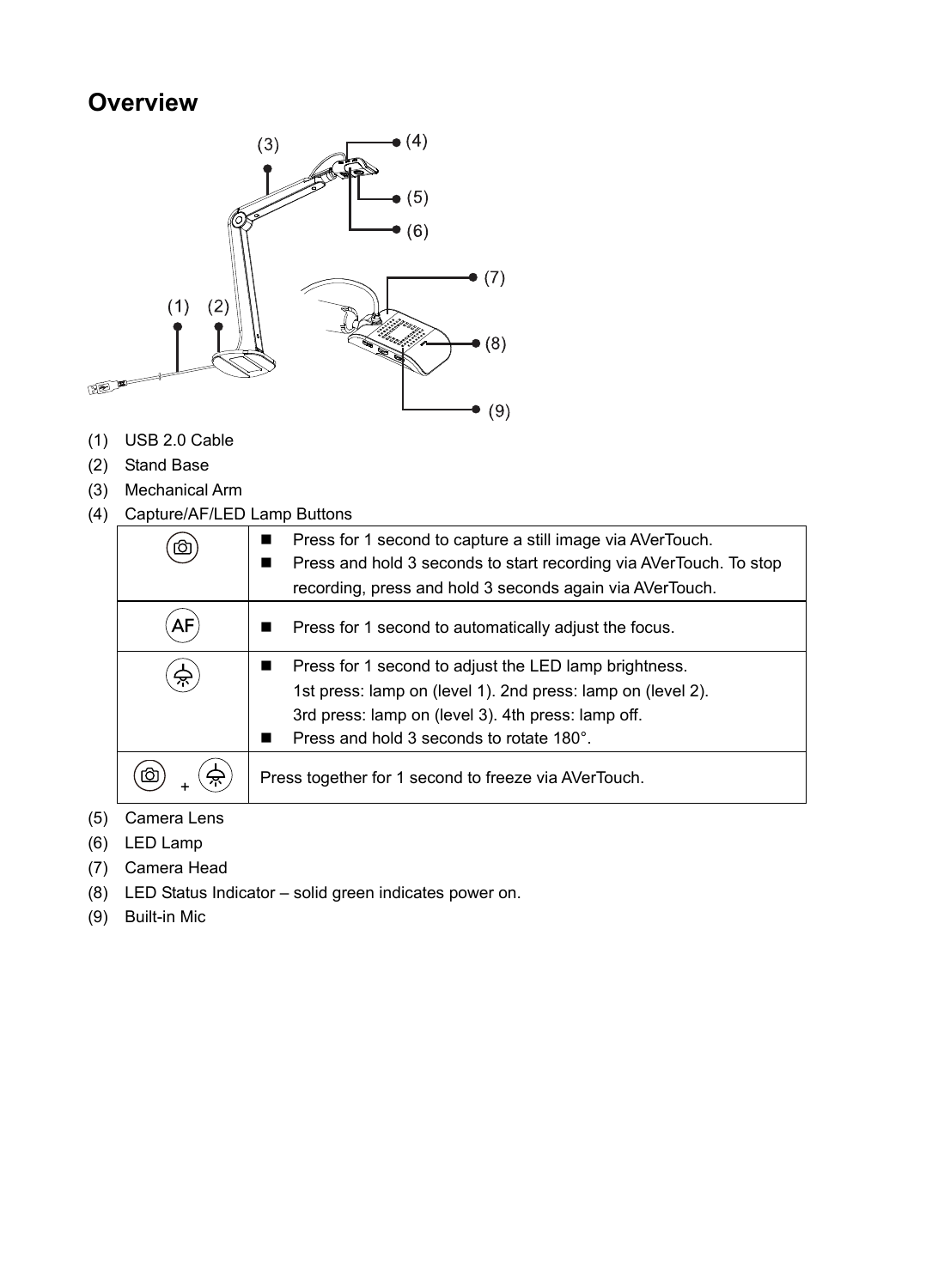# **Camera Head Angle**

Move the camera head as figure shown.

**[CAUTION]** To avoid damage the camera head, hold the edge of the camera head to rotate the camera head.





# **Camera Body Angle**

**[CAUTION]** To avoid damage the camera unit, **DO NOT** pull the arm angle over 91.5°.

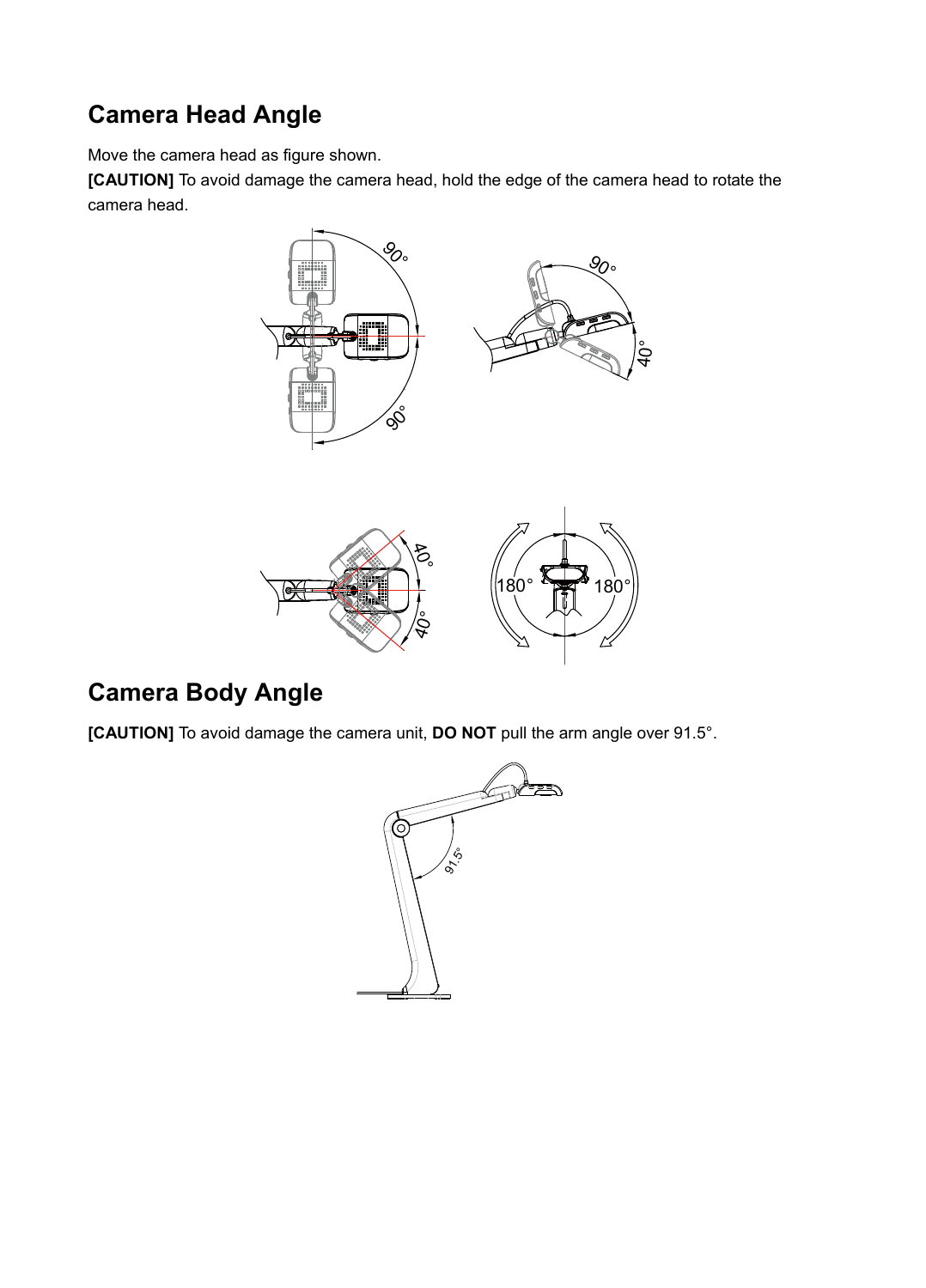#### **Shooting Area**

When camera position is 350mm (13.78") high, the shooting area will be A3 size.



#### **Unfold the Camera**

**[CAUTION]** To avoid damage the camera head, **DO NOT** grab the camera head to unfold the camera.

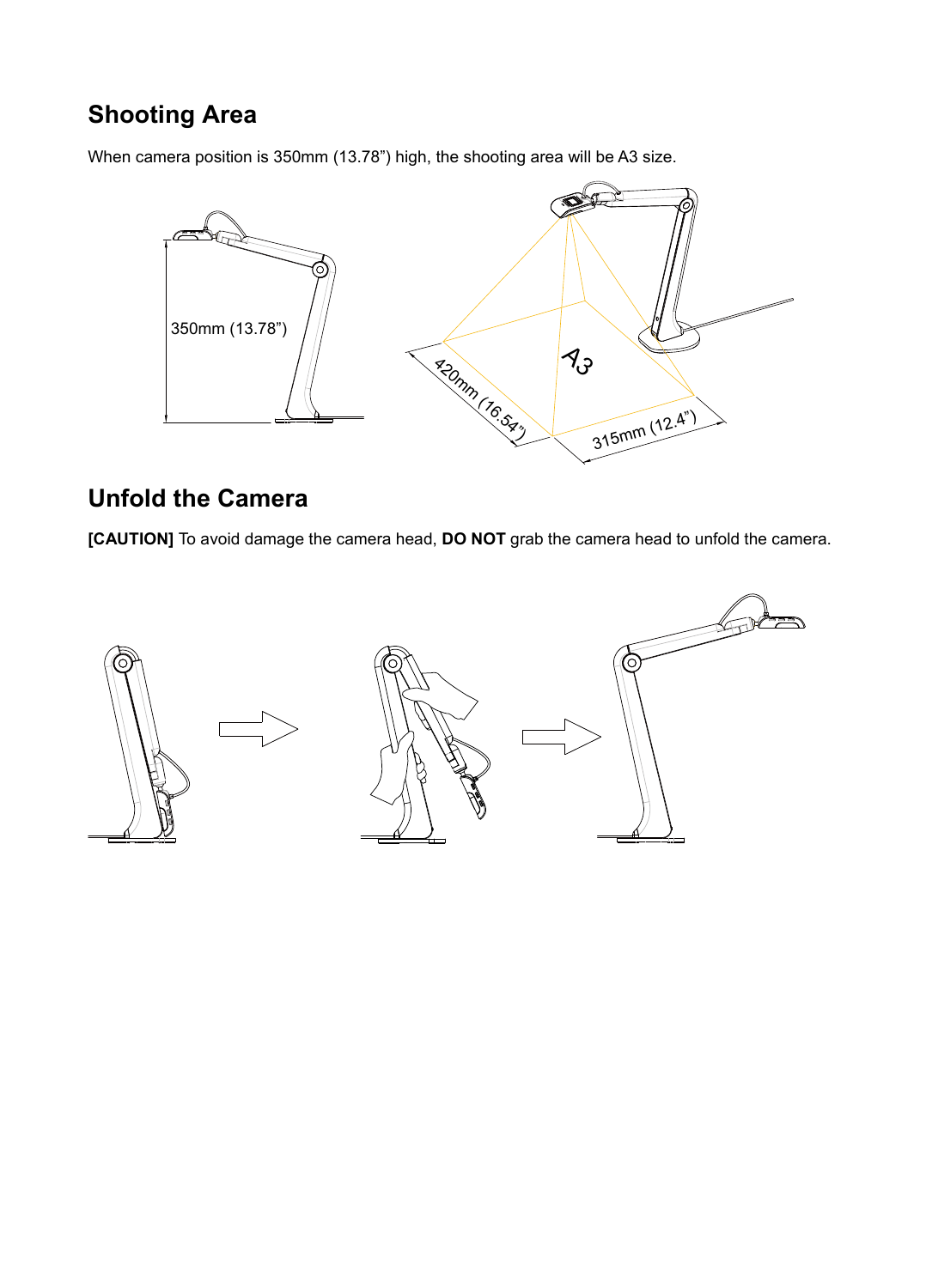#### **Specification**\*

| <b>Image Sensor</b>                         | 1/3.2" CMOS                                                                                                      |
|---------------------------------------------|------------------------------------------------------------------------------------------------------------------|
| <b>Pixel Count</b>                          | 8 megapixels                                                                                                     |
| <b>Frame Rate</b>                           | Max. 60fps @1920x1080<br>Max. 15fps @3264x2448                                                                   |
| <b>Output Resolution</b>                    | 3264x2448, 1920x1080, 1280x1024, 1280x720, 1024x768,<br>800x600, 640x480, 640x360, 320x240, 320x184, 320x180     |
| <b>Focus</b>                                | Auto (button)/Manual (via software)                                                                              |
| <b>Shooting Area</b>                        | Larger than A3, 420mm x 315mm (16.53" x 12.4")                                                                   |
| Zoom                                        | 16X Digital Zoom (via software)                                                                                  |
| <b>Power Source</b>                         | USB 2.0, 5V/0.5A                                                                                                 |
| <b>Consumption</b>                          | 1.7Watts (lamp on)<br>1.3Watts (lamp off)                                                                        |
| <b>Operating Conditions</b>                 | Temperature: $0^{\circ}$ C to +40 $^{\circ}$ C (+32 $^{\circ}$ F to +104 $^{\circ}$ F)**<br>Humidity: 10% to 90% |
| <b>Storage Conditions</b>                   | Temperature: -30°C to +60°C (-22°F to +140°F)<br>Humidity: 10% to 90%                                            |
| <b>Lamp Type</b>                            | LED                                                                                                              |
| <b>USB</b>                                  | USB 2.0 (for power and computer connectivity)                                                                    |
| <b>Mic</b>                                  | Built-in                                                                                                         |
| <b>Operating</b><br>$(L \times W \times H)$ | 313.4mm x 108.6mm x 370.0mm (12.34" x 4.28" x 14.57")                                                            |
| Folded (L x W x H)                          | 115.9mm x 108.6mm x 323.6mm (4.56" x 4.28" x 12.74")                                                             |
| <b>Net Weight</b>                           | 0.78kg (1.72lbs)                                                                                                 |
| <b>Gross Weight</b>                         | 1.1kg (2.42lbs)                                                                                                  |
| <b>Software</b>                             | <b>AVerTouch</b>                                                                                                 |

\* Specifications are subject to change without prior notice.

\*\* It is suggested that the operating temperature should between 0°C and +35°C (+32°F and +95°F) when LED lamp is on.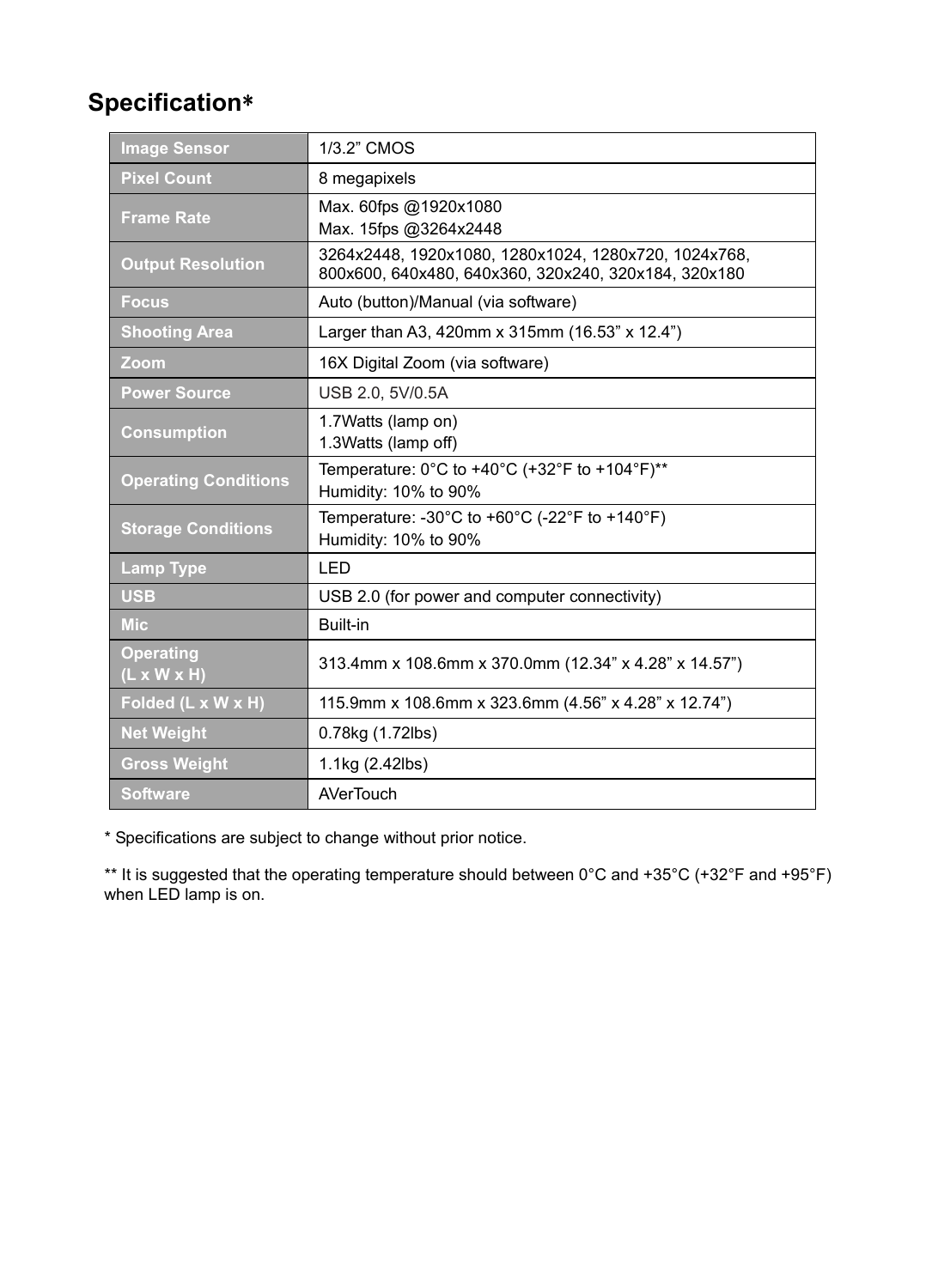#### **WARNING**

- To reduce the risk of fire or electric shock, do not expose this appliance to rain or moisture. Warranty will be void if any unauthorized modifications are done to the product.
- Do not drop the camera or subject it to physical shock.
- Use the correct power supply voltage to avoid the damaging camera.
- Do not place the camera where the cord can be stepped on as this may result in fraying or damage to the lead or the plug.
- Hold the bottom of the camera with both hands to move the camera. Do not grab the lens or arm to move the camera.



Do not pull the camera arm and camera part in the opposite direction.



#### **COPYRIGHT**

©2021 AVer Information Inc. All rights reserved.